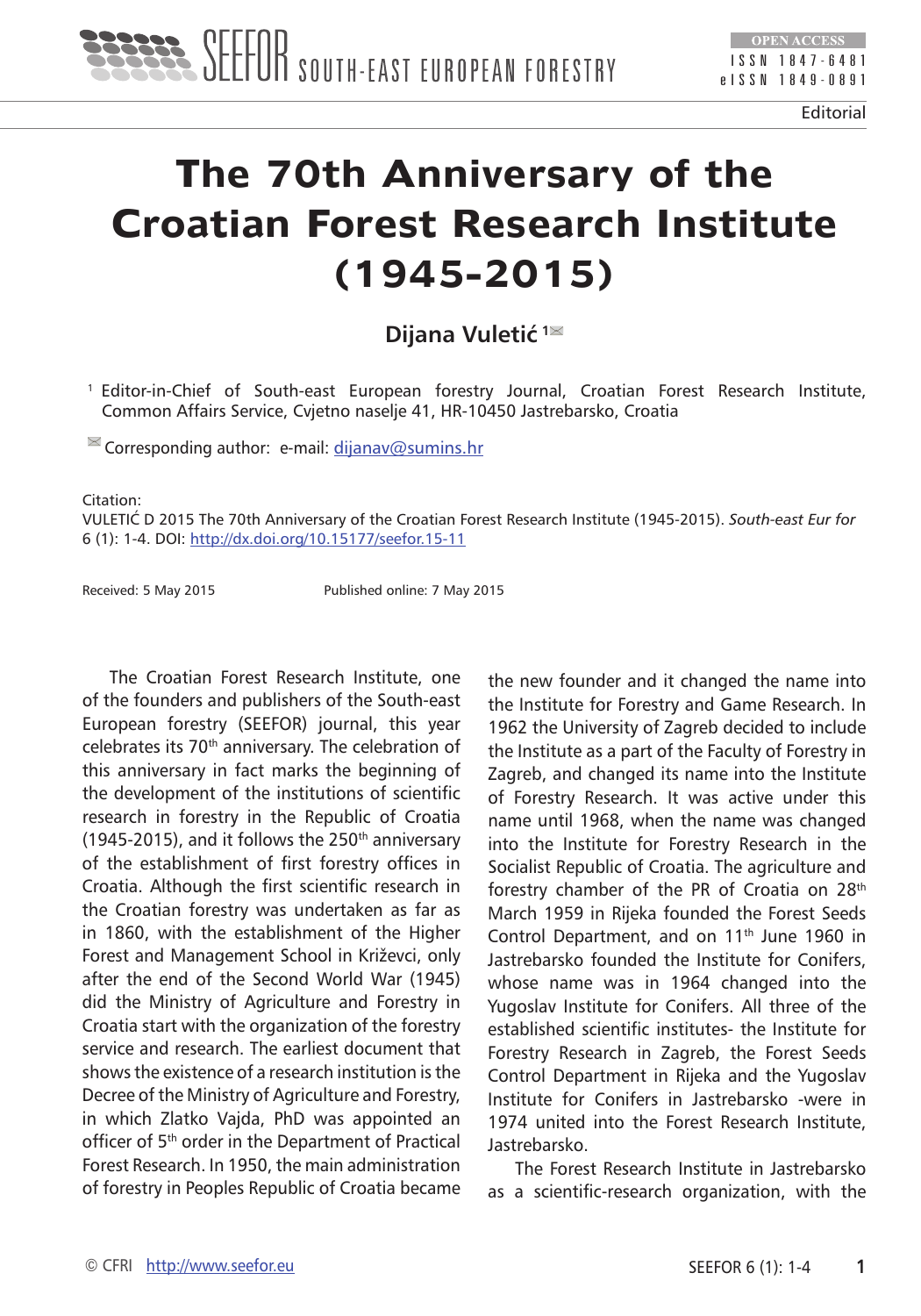introduction of the Public Institutions Act (NN 76/92) became a public institution for which the republic of Croatia acquired the founding rights, and with the Scientific Research Acts Law (NN 96/93) it continued with its work as a public scientific institute and a property of Croatia. With the further development including the establishment of the Research Centres in Vinkovci, Varaždin and Pazin, it changed its name into the Croatian Forest Research Institute (2009).

During the last 70 years, the scientific institutions in Croatian forestry changed their structures, names and headquarters, but their fundamental goals, their role and their importance in the forestry remained the same: the development of forest science and the intensification of scientific findings in forestry, also closely connected to the operational forestry in the implementation of the results of research, as well as the improvement of management, protection and regeneration of forests and the preservation of biological diversity in forests, the development and the specialization of young scientists and researchers, cooperation with Croatian and foreign institutions and organizations, the investment in buildings and the purchase of new scientific equipment, the advancement of publishing and the international visibility of scientific results, and the popularization of science and forestry in the society.

This whole period will only formally be divided into several sub periods starting directly after the end of the Second World Ward, when the first institutions were established. At that time, experienced experts soon to be retired were working at the Institute and operational forestry was undertaking great harvesting activities, because of the restoration and industrialization. The experts from the Institute solved the ongoing problems in the operational forestry and largely contributed to the development of post-war forestry. Even though the scientific plans were modest, 22 books were published in that period. What followed was the period from 1950 to 1960, characterized by new problems in the forest tending, the expansion of conifers' area of distribution and the intensification of the production of planting material. The way of funding the Institute was improved, new young assistants were employed, and programmes for long-term research were made. The next period lasting until 1974 brought changes, including the direct connection to the operational forestry by directly funding scientific research. When making medium-term research plans, along with the Fund for Scientific Work, operational forestry also took part, through the Business Association and directly. The projects and tasks became more complex and research was conducted on: sylvicultural properties of forest trees, forest protection, soil, vegetation, improvement of forest seed husbandry and nursery production, the zoning of seed areas, physiology and nutrition, genetics and the breeding of forest trees, the forest types, and the rationalization of work. Young staff were specialized in Croatia as well as abroad. The uniting of three institutes at the beginning of 1974 brought the stabilization of funding and of scientific topics, which were dealt with at the Institute with more detail. Applied and scientific projects were successfully contracted and the publication of the results increased. Until 1990, the Institute primarily worked on broadening of the distribution area, the improvement of the establishment of conifer forest cultures and plantations, and researching the natural regeneration of forests, along with the development of physiology and nutrition, forest tree breeding and undertaking typological research. The rapid development of research topics and the specialization of scientists was stopped on 10 February 1998, when Nikola Komlenović PhD, scientific advisor, Branimir Mayer PhD (scientific advisor), Petar Rastovski PhD (scientific advisor), Zlatko Perić MSc (scientific assistant), Goran Bušić MSc (scientific assistant), and prof. Ante Krstinić PhD, a professor at the Faculty of Forestry in Zagreb, were killed in a car accident. Great changes had to be made within the main researchers and it was almost impossible to fill the gap that was created. Only about ten years later with the improvement of young researchers who came to the Institute after the accident was it possible to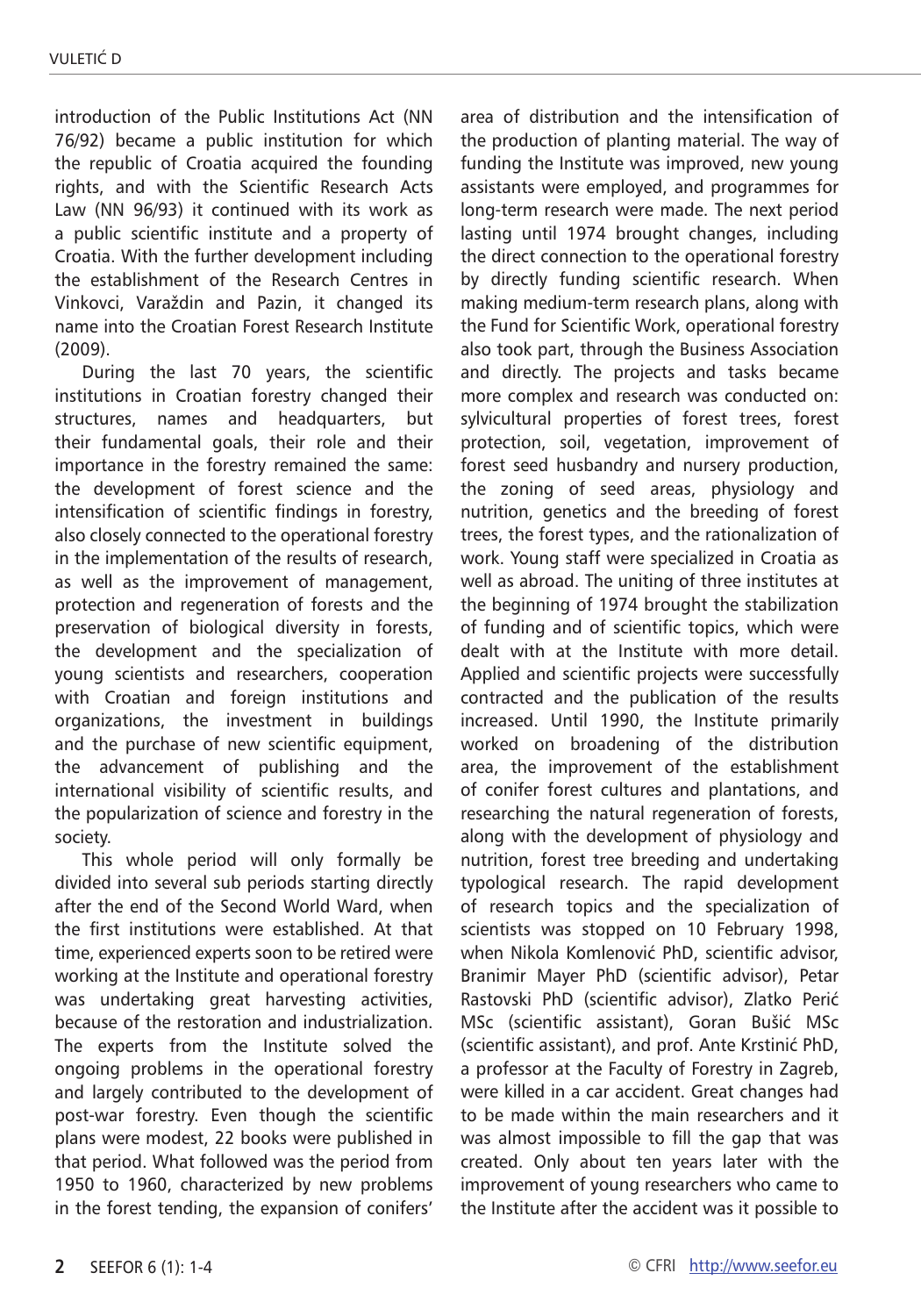continue with all of the research and ensure the new progress. In all of the next competitions for projects by the Ministry of Education the Institute ensured a sufficient number of projects. Equally successful were the research programmes and numerous projects as a part of the Programme of Scientific and Research Work in Croatian Forests funded by the General Forests' Benefits Fund (OKFŠ).

In the next period, the system of funding the projects by the Ministry of Education, Technology and IT was significantly improved, and until 1995 the Institute led 14 scientific projects. After that, in the period up until 2005, while continuing with the development of the methods of research, the new subjects were included, such as the research in protected areas (national and nature parks), and the improvement of biomass production in Croatian forests, but also the research of Mediterranean forests. Therefore the project "The Growth and Development of Special Purpose Forests" was one among the 7 projects funded by the Ministry of Science, Technology and IT. What followed was the initiative of regional development , together with the Ministry of Science, Education and Sports, Croatian Forests , local government, counties, towns and municipalities, established the Research Centre for Lowland Forests in Vinkovci, the Research Centre for Private and Urban Forests in Varaždin, and the "Josip Ressel" Research Centre for General Forests' Benefits in Pazin. This was the response to the request by operational forestry for connecting the research with its intensifying, but also to the attempts of the Ministry of Science, Education and Sports to enable the employment of young scientists outside of Zagreb.

The Croatian Forestry Institute is today the leading scientific research institution in the field of forestry in Croatia. It has developed a good and long-lasting collaboration with a number of prestigious institutes from several European countries (Austria, Germany, France, Spain, Denmark and Finland), and with countries from the region (Slovenia, Serbia, Slovakia, Bosnia and Herzegovina, Hungary, Macedonia, Montenegro and Albania). The Institute is a member of IUFRO organization, as well as of the European Forestry Institute, and hosts its regional office for southeast Europe hosts as Department for International Scientific Cooperation EFISEE. It is also a member of ELI Institute for Ecology, and EVOLTREE network for the research of the adaption of forest trees to climate changes.

The Institute is organized in six Research Divisions (Figure 1), three Regional Research Centres and two Departments (Common Affairs Services and Department for Nursery Production), five laboratories are organized in one interdivision accredited Department for Laboratory Research. The Institute has 88 employees, 22 of which are PhDs. In its nursery covering 22 ha and in the two greenhouses the Institute grows ornamental plants, and undertakes field research for the needs of scientific projects.

The Institute publishes two scientific journals: Radovi (<http://www.sumins.hr/radovi/>) and South-east European forestry, established by the international contract between eight faculties and institutes of forestry in the region [\(www.](http://www.seefor.eu) [seefor.eu](http://www.seefor.eu)).

For already five years the Institute has organized The Open Days, covering various different topics: Our Forests, Urban Forests, Forests and Water, Forests and Health and Forests and Fire. On that one day up to 800 children of different ages visit the Institute, where they are taught about science and forestry in a popular and entertaining way.

Based on the Development Strategy, the Croatian Forest Research Institute passed a subject-based evaluation for 2013-2020, as well as the process of reaccreditation, with excellent results, which confirmed it to be one of the four best scientific institutes in Croatia. The Institute has been carrying out four projects of Croatian Scientific Foundation (2014-2017): Estimating and Forecasting Forest Ecosystem Productivity by Integrating Field Measurements, Remote Sensing and Modelling (EFFEctivity), Advanced Forest Environmental Services Assessment (AFORENSA), Conservation of genetic resources of forest trees in light of climate changes (CONFORCLIM), and Defoliators as invasive forest pests in changing climate conditions (DIFPEST), because of which